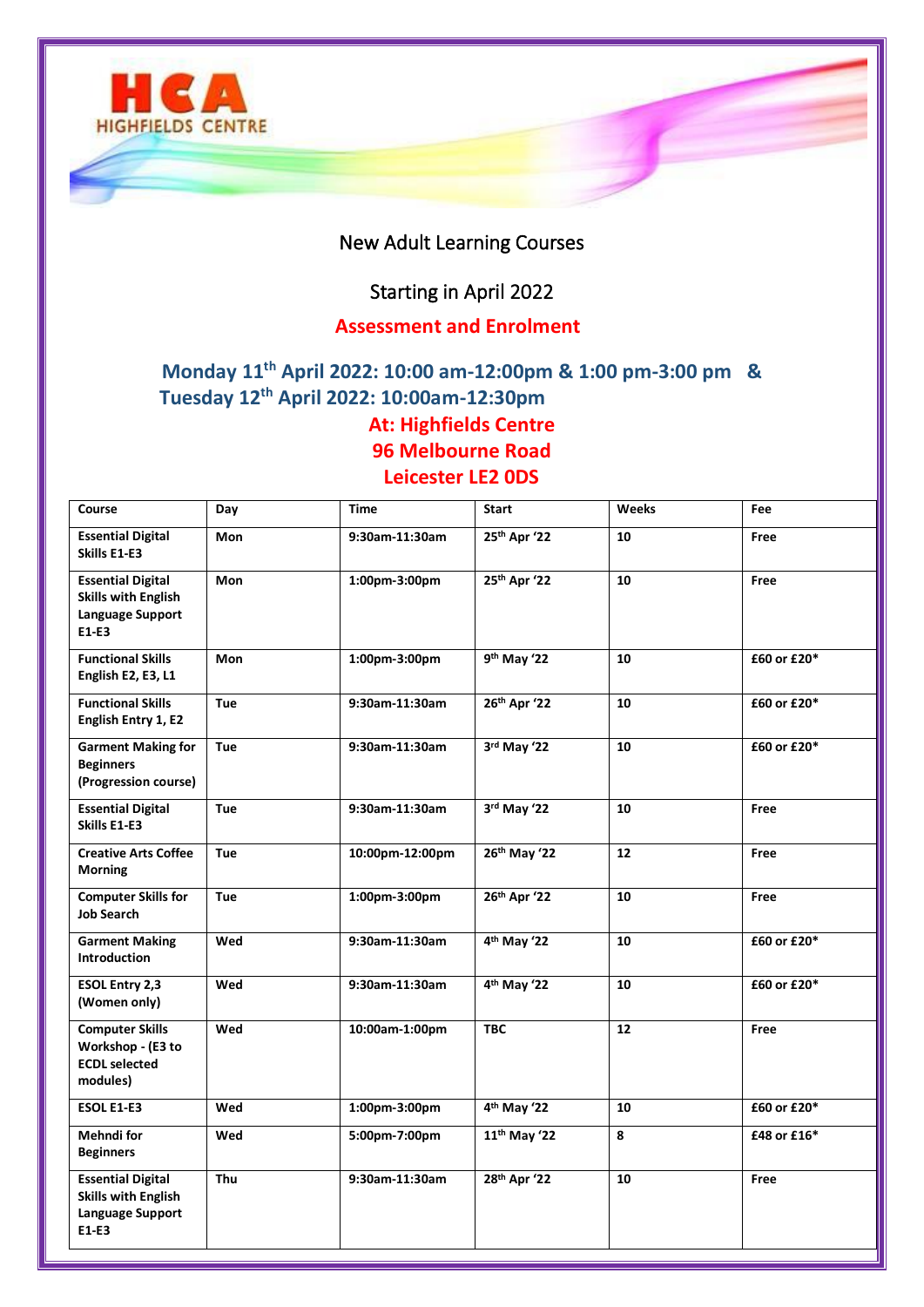| <b>Computer Skills for</b><br><b>Job Search</b>                                  | Thu        | 1:00pm-3:00pm  | 28 <sup>th</sup> Apr '22 | 10             | Free        |
|----------------------------------------------------------------------------------|------------|----------------|--------------------------|----------------|-------------|
| <b>ESOL &amp; Computers</b><br>E1-E3                                             | Fri        | 9:30am-11:30am | 6 <sup>th</sup> May '22  | 10             | £60 or £20* |
| Level 2 Award in<br><b>Youth Work</b>                                            | Sat        | 10:00am-2:00pm | 22nd '22                 | $\overline{ }$ | <b>TBC</b>  |
| Level 3 Certificate in<br><b>Youth Work</b>                                      | <b>TBC</b> |                |                          |                |             |
| <b>Emergency First Aid</b><br>at Work                                            | <b>TBC</b> |                |                          |                |             |
| <b>Award in Food</b><br>Safety                                                   | <b>TBC</b> |                |                          |                |             |
| <b>Digital Skills and</b><br>Employability<br><b>Support for Young</b><br>People | Tue        | 3:00pm-5:00pm  | <b>TBC</b>               | <b>TBC</b>     | Free        |
| <b>Digital Skills and</b><br>Employability<br><b>Support for Young</b><br>People | Tue        | 3:00pm-5:00pm  | <b>TBC</b>               | <b>TBC</b>     | Free        |

**\* If you are unemployed and in receipt of state benefits some of our courses will be charged at the lower rate with 75% reduction on the full fee. If you have a household income of less than £20,000 (but not on benefits) then the course will be half price (proof of payslips, P60, pension etc will need to be shown). Please bring these with you when you come to join the course. We will also have some free digital skills courses on offer starting from January for adults and young people.**

**Membership for Highfields is £10 per year and if on a benefit £5. Please speak to the office at Highfields for further information about membership**

**For more information, please call us on 0116 253 1053**

**Nb. We reserve the right to make necessary changes to the programme for operational reasons or in the interest of efficiency.**

Health, Safety and Welfare

We believe that our learners should be able to learn in a safe environment. Please note the following key Health and Safety guidelines:

- For all activities and courses at the Centre we adhere to current COVID-19 guidelines provided by the government. If you have any symptoms of coronavirus, you must not attend your course or any activity at the Centre. Covid-19 guidelines are displayed and available at the Centre.
- If you hear a fire bell calmly leave the building by the nearest exit.
- Do not go back to the building until the person in charge tells you it is safe.
- Our Centre is committed to promoting the welfare, safety and protection of all children, young people, and vulnerable adults, both learners and staff.

If you are concerned about safety of anyone connected with Highfields Centre (staff, volunteers, service users) you can report your concerns as outlined in Highfield Centre's Safeguarding policy. Copy of the policy available from the Centre or you can call us on Tel: 0116 253 1053 or e-mail info@highfieldscentre.ac.